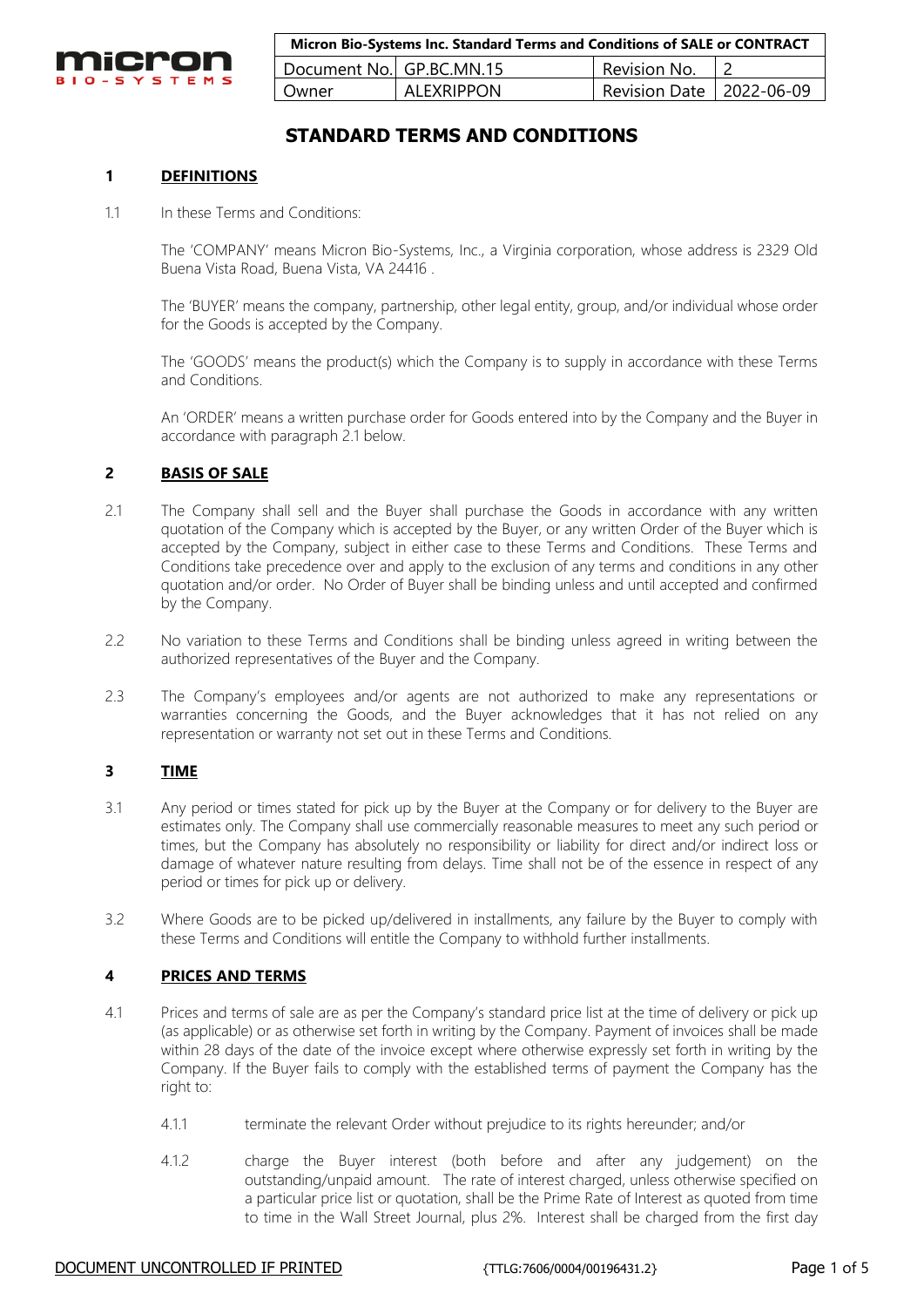

| Micron Bio-Systems Inc. Standard Terms and Conditions of SALE or CONTRACT |                   |                            |  |
|---------------------------------------------------------------------------|-------------------|----------------------------|--|
| Document No. GP.BC.MN.15                                                  |                   | Revision No.               |  |
| Owner                                                                     | <b>ALEXRIPPON</b> | Revision Date   2022-06-09 |  |

after the due date until payment in full is made, and for the purpose of calculating interest, a part of a month shall be treated as a full month. Buyer further acknowledges and agrees that any and all interest charges and late payments are deemed to be due on the Company's first business day after the payment first became due, even if such charges have not yet accrued and/or been invoiced.

- 4.2 All prices are exclusive of any applicable sales tax or bank charges, all of which are payable by the Buyer in addition to the stated prices.
- 4.3 The Buyer shall make all payments due to the Company in full without any deduction by way of set-off, counterclaim or otherwise.

# **5 SPECIFICATION**

5.1 The Company reserves the right to make any changes in the specification of the Goods which are required to conform to any applicable safety or other statutory or regulatory requirements.

# **6 USE OF THE GOODS**

6.1 The Buyer shall use the Goods only in accordance with any instructions set out on or in any packaging, labelling and/or documentation provided with the Goods or otherwise made available to the Buyer by the Company. In particular, the Buyer shall not (1) use any Goods or knowingly permit any Goods to be used beyond any applicable use-by date and/or (2) use any Goods or knowingly permit such Goods to be used if such Goods have not been stored in accordance with any and all relevant instructions.

# **7 DISPATCH AND DELIVERY**

- 7.1 In cases where Goods are to be delivered by the Company to the Buyer or picked up by the Buyer from the Company within a specific period, and where the Buyer cannot accept delivery or effect pick up in the said period, the Company may, at its sole discretion either (i) store the Goods and take commercially reasonable steps to prevent their deterioration until their actual delivery or pick up, and the Buyer shall be liable to the Company for all applicable costs and expenses associated with this option, including, without limitation insurance; or (ii) sell the Goods at the best price readily obtainable and (after deducting all reasonable storage and selling expenses) credit the Buyer for the excess over the price payable by the Buyer or charge the Buyer for any shortfall below such price. This provision shall be in addition to, not in substitution for, any other payment or damages for which the Buyer may become liable in regard to its failure to take delivery or pick up at the appropriate time.
- 7.2 Where requested by the Company, the Buyer shall provide at its own expense adequate and appropriate equipment and manual labor for loading the Goods on pick up from the Company or for unloading the Goods upon delivery by the Company.
- 7.3 No Order which has been accepted by the Company may be cancelled by the Buyer, unless Company agrees to the cancellation in writing. If Company agrees to a cancellation, the Buyer shall fully indemnify the Company against any and all losses (including loss of profit), costs, damages, charges and expenses incurred by the Company as a result of the cancellation. Such indemnity payment shall be due and made to Company by Buyer within 15 days of the date the cancellation is approved.

#### **8 PROPERTY AND INSURANCE**

- 8.1 The risk of the Goods will pass to the Buyer once presented for delivery by the Company at Buyer's location or on pick up by the Buyer (as applicable). Thereafter the Buyer shall be fully responsible for the satisfactory care and protection of the Goods until title to the Goods passes in accordance with paragraph 8.2 below and for such period shall:
	- 8.1.1 store the Goods separately from all other goods held by the Buyer so that they remain readily identifiable as the Company's property;
	- 8.1.2 not remove, deface or obscure any identifying mark or packaging on or relating to the Goods;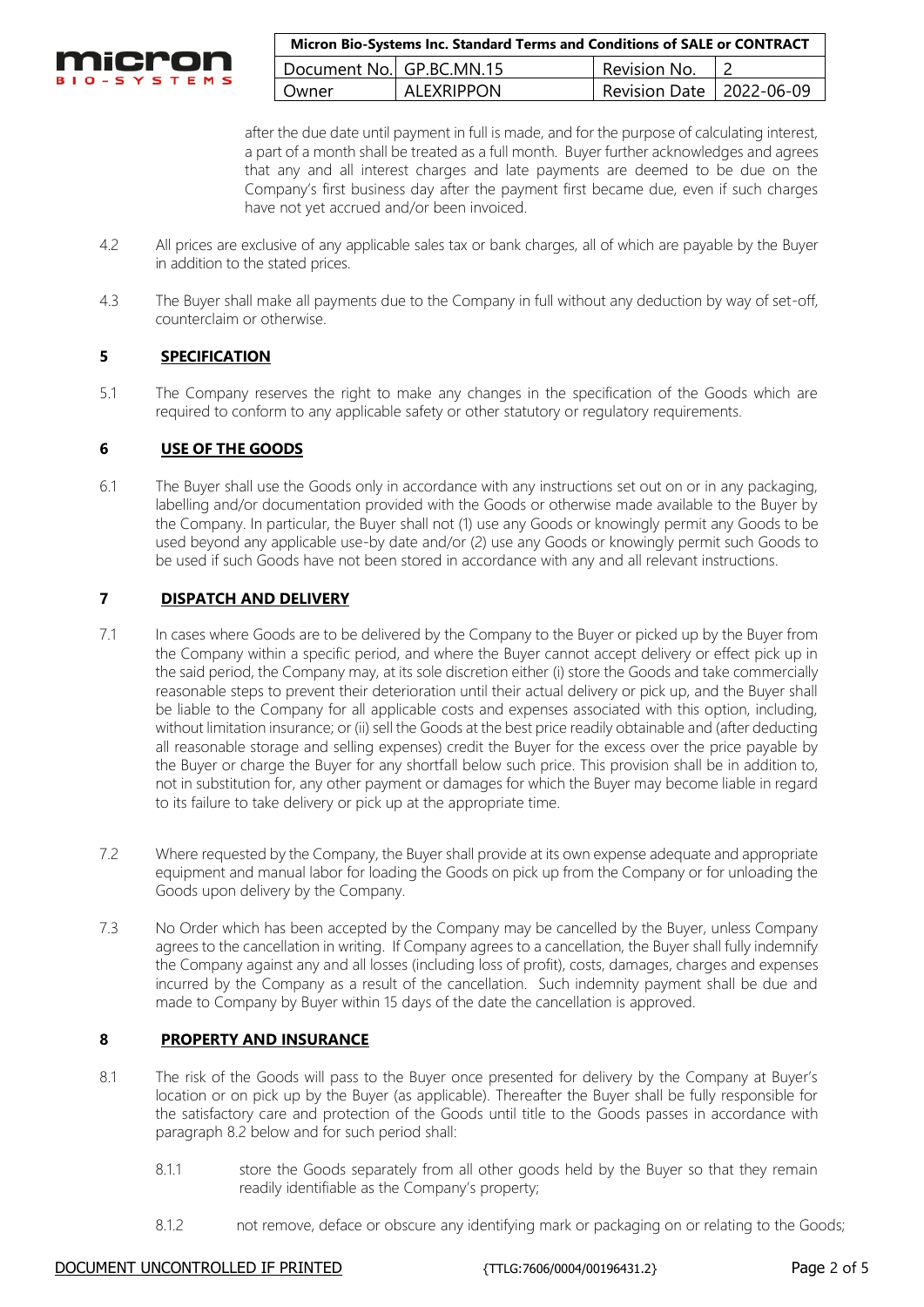

| Micron Bio-Systems Inc. Standard Terms and Conditions of SALE or CONTRACT |            |                            |  |
|---------------------------------------------------------------------------|------------|----------------------------|--|
| Document No. GP.BC.MN.15                                                  |            | Revision No.               |  |
| Owner                                                                     | ALEXRIPPON | Revision Date   2022-06-09 |  |

- 8.1.3 maintain the Goods in satisfactory condition and keep them insured against all risks for their full price;
- 8.1.4 notify the Company immediately if the Buyer becomes subject to any of the events listed in paragraphs 13.1.2 or 13.1.3; and
- 8.1.5 give the Company such information relating to the Goods as the Company may require from time to time.
- 8.2 Notwithstanding delivery or pick up (as applicable) and the passing of risk with respect to the Goods, title to the Goods will pass to the Buyer only when the purchase price and all other sums owed by the Buyer to the Company are paid in full and received by the Company in full. If, notwithstanding anything else contained in these Terms and Conditions and for whatever reason, the Company does not receive such sums owed, then the Buyer shall remain liable to pay such sums owed.
- 8.3 Any re-sale of the Goods before title has passed in accordance with paragraph 8.2 must be made in the ordinary course of business and at full market value, in which case title to the Goods will pass to the Buyer immediately before the re-sale occurs.
- 8.4 In the event the Company reasonably fears that the Buyer is insolvent or otherwise unable to pay its debts or is about to become so, the Company and its authorized agents and representatives shall have the right of access to the property of the Buyer in order to identify and/or to recover any Goods in the possession of the Buyer for which the Company has not been paid in full. Prior notice shall not be required, but any such visit will only be made within reasonable business hours.

# **9 GOODS DAMAGED / LOST IN TRANSIT/INSPECTION & REJECTION OF GOODS**

- 9.1 The Company shall not be liable for any loss or damage of whatever nature arising from non-delivery of the Goods, but the Company will replace or repair free of charge any goods damaged or lost in transit (excluding any transit from the Company's store in respect of goods picked up by the Buyer or where risk in the Goods has otherwise passed to the Buyer before the loss or damage occurs), or make up an incomplete delivery provided the Buyer gives the Company notification in writing of such loss, damage or incomplete delivery within 72 hours of delivery.
- 9.2 As used in paragraphs 9.2, 9.3 and 9.4, "Nonconforming Goods" means only the following: (i) the items shipped are different from those identified in Buyer's Order; or (ii) the labels or packaging of the items incorrectly identifies them. Buyer will inspect the Goods within five (5) days following receipt thereof (the "Inspection Period"). The Goods will be deemed accepted at the end of the Inspection Period unless Buyer notifies the Company in writing of any Nonconforming Goods and furnishes Seller with written evidence or other documentation reasonably required by the Company.
- 9.3 If Buyer notifies the Company of any Nonconforming Goods prior to expiration of the Inspection Period, then the Company will, in its sole discretion, (i) replace the Nonconforming Goods with conforming Goods, or (ii) credit or refund the purchase price for the Nonconforming Goods, together with any reasonable shipping and handling expenses incurred by Buyer. At the Company's request and direction, Buyer will return the Nonconforming Goods at the Company's expense or dispose of the Nonconforming Goods in a manner approved by the Company, and upon request Buyer shall provide the Company with a certificate of destruction of such Nonconforming Goods. Upon receipt of the Nonconforming Goods, the Company will promptly refund the monies owed or ship the replacement Goods to the Buyer's Location at the Company's expense, with the Company retaining the risk of loss until delivery.
- 9.4 Buyer acknowledges and agrees that the remedies set forth in paragraph 9.3 are Buyer's exclusive remedies and the Company's sole liability for the delivery of Nonconforming Goods, and except as set forth in paragraph 9.3, Buyer has no right to return the Goods to the Company without the Company's written authorization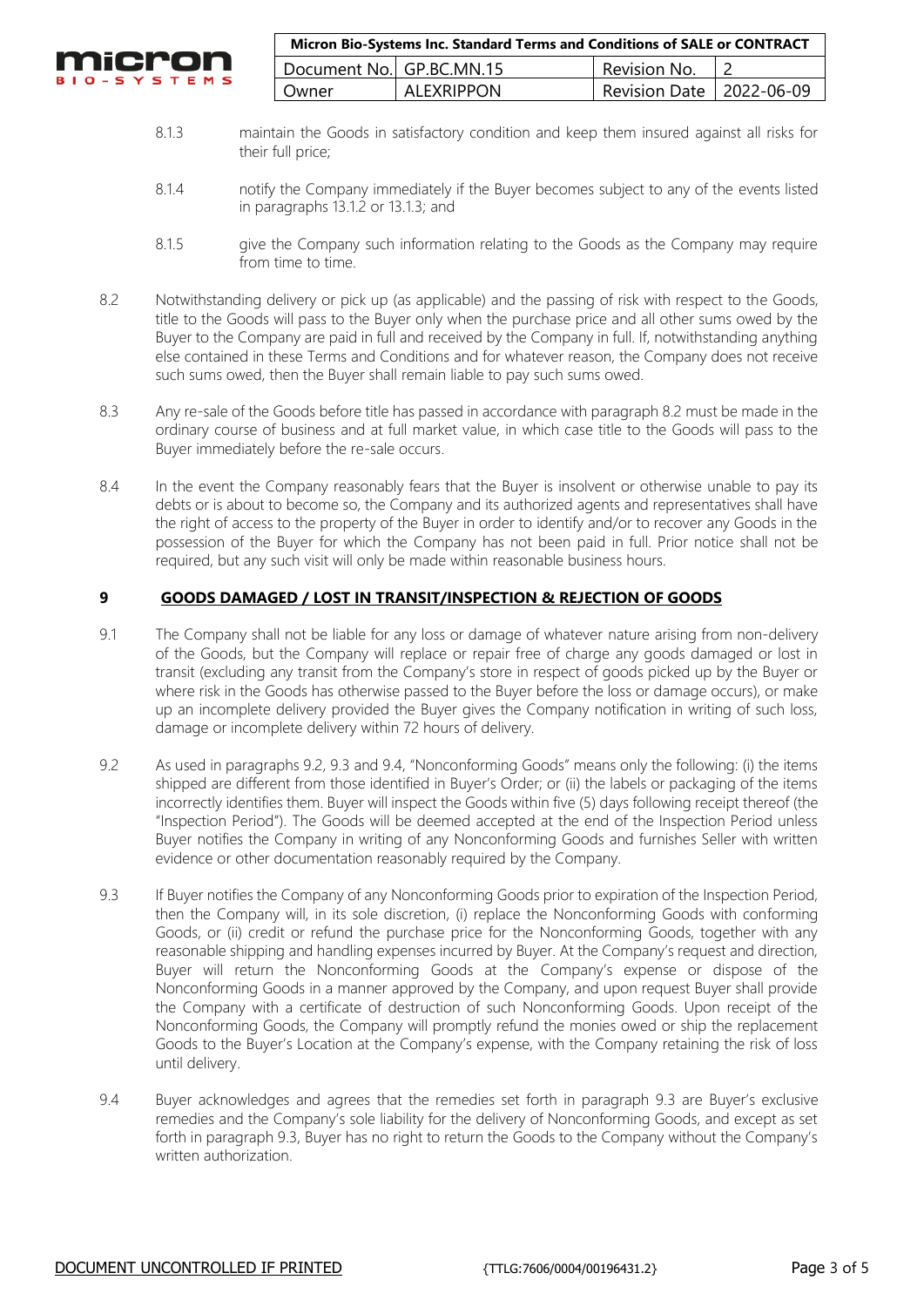

| Micron Bio-Systems Inc. Standard Terms and Conditions of SALE or CONTRACT |                   |                            |  |
|---------------------------------------------------------------------------|-------------------|----------------------------|--|
| Document No. GP.BC.MN.15                                                  |                   | Revision No.               |  |
| l Owner                                                                   | <b>ALEXRIPPON</b> | Revision Date   2022-06-09 |  |

# **10 WARRANTY**

- 10.1 Subject to paragraph 10.2, the Company warrants that at the time of pick up by, or delivery to the Buyer, as appropriate, and for a period continuing until the "sell by" date indicated for the Goods, the Goods shall be free from defects in material and manufacture, shall conform to the provisions of any applicable laws in force applicable to the Goods, and shall conform to the Company's specifications for such Goods to the extent such specifications exist.
- 10.2 Other materials and equipment: With respect to Goods manufactured by a third party, the Company shall attempt to transfer to the Buyer the benefit of any warranty or guarantee given to it by the manufacturer, if possible. However, no such warranty is guaranteed. Details of such warranties are available on request.
- 10.3 The Company hereby agrees that in the event of a breach of any of paragraphs 10.1 to 10.2 it will at its sole option either (i) exchange the Goods in question for replacements of the same; or (ii) make good the defects in the materials and/or manufacture of the Goods in question. The remedies in this paragraph 10.3 shall be the Buyer's sole remedies in the event of any breach of any warranty(ies).
- 10.4 SUBJECT TO APPLICABLE LAW, THE COMPANY SPECIFICALLY DISCLAIMS ALL OTHER IMPLIED WARRANTIES, WHETHER ARISING BY OPERATION OF LAW OR OTHERWISE, INCLUDING, BUT NOT LIMITED TO, THE IMPLIED WARRANTIES OF MERCHANTABILITY AND FITNESS FOR A PARTICULAR PURPOSE.

#### **11 LIMITS OF LIABILITY**

- 11.1 Any liability of the Company under any Order or otherwise in respect of the Goods is strictly limited only to the price paid for the Goods under the relevant Order.
- 11.2 Under no circumstances shall the Company be liable to the Buyer for any extra-contractual, punitive, and/or exemplary damages, including without limitation, loss of profits, revenue, goodwill, business opportunity or any other direct or indirect financial or economic loss or damage howsoever incurred.

#### **12 PERFORMANCE DATA**

12.1 Any performance figures quoted or referred to in any specification or other document put out by the Company are estimates only based on assumed conditions, and levels of management, with experience, adequate and efficient users, and proper utilization of satisfactory materials. All these factors are outside the control of the Company and consequently performance cannot be warranted.

#### **13 TERMINATION**

- 13.1 The Company may terminate any Order immediately if:
	- 13.1.1 the Buyer commits a material or persistent breach of any provision of these Terms and Conditions and which (in the case of a breach capable of being remedied) shall not have been remedied within 30 days of a written request to remedy the same; or
	- 13.1.2 the Buyer takes any step or action in connection with its entering bankruptcy on a voluntary or involuntary basis, provisional liquidation or any composition or arrangement with its creditors (other than in relation to a solvent restructuring), being wound up (whether voluntarily or by order of the court, unless for the purpose of a solvent restructuring), having a receiver appointed to any of its assets or ceasing to carry on business, or in connection with any analogous procedure in another jurisdiction; or
	- 13.1.3 the Buyer suspends, or threatens to suspend, or ceases or threatens to cease to carry on all or a substantial part of its business.
- 13.2 Any termination of an Order shall be without prejudice to any other rights or remedies that the Company may be entitled to under these Terms and Conditions or at law. All outstanding payments owed to the Company by the Buyer shall become due immediately upon termination.